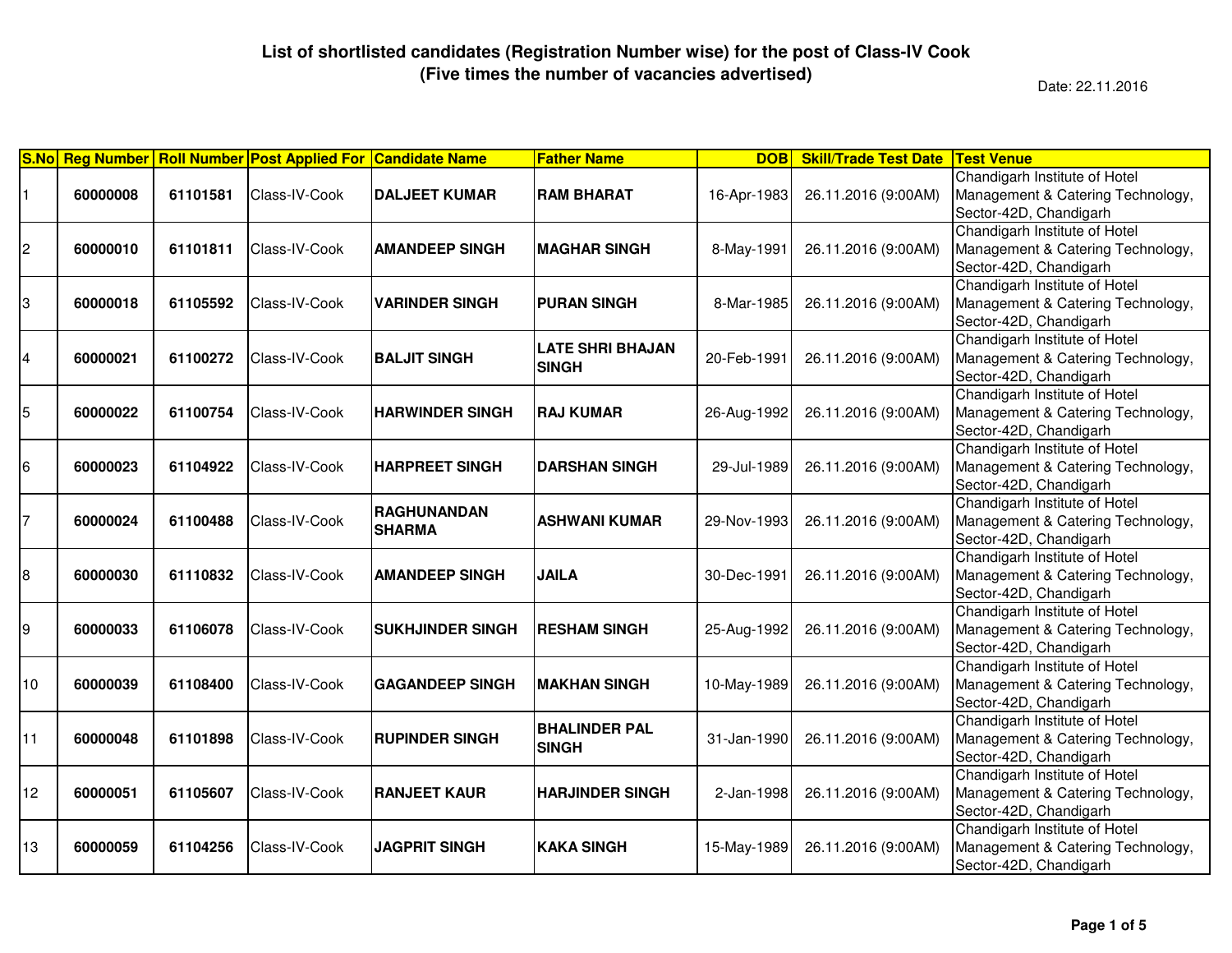| <b>S.No</b> | <b>Reg Number</b> |          | <b>Roll Number Post Applied For Candidate Name</b> |                       | <b>Father Name</b>     | <b>DOB</b>  | <b>Skill/Trade Test Date</b> | <b>Test Venue</b>                                                                            |
|-------------|-------------------|----------|----------------------------------------------------|-----------------------|------------------------|-------------|------------------------------|----------------------------------------------------------------------------------------------|
| 14          | 60000075          | 61100197 | Class-IV-Cook                                      | <b>Mukesh Kumar</b>   | Jagdish Raj            | 2-Jan-1992  | 26.11.2016 (9:00AM)          | Chandigarh Institute of Hotel<br>Management & Catering Technology,<br>Sector-42D, Chandigarh |
| 15          | 60000093          | 61103914 | Class-IV-Cook                                      | <b>SUKHBIR SINGH</b>  | <b>SURINDER SINGH</b>  | 11-Feb-1984 | 26.11.2016 (9:00AM)          | Chandigarh Institute of Hotel<br>Management & Catering Technology,<br>Sector-42D, Chandigarh |
| 16          | 60000094          | 61100165 | Class-IV-Cook                                      | <b>BALVIR SINGH</b>   | <b>SAMPURAN SINGH</b>  | 2-May-1995  | 26.11.2016 (9:00AM)          | Chandigarh Institute of Hotel<br>Management & Catering Technology,<br>Sector-42D, Chandigarh |
| 17          | 60000096          | 61102978 | Class-IV-Cook                                      | Nirmla Devi           | <b>Rattan Lal</b>      | 25-May-1982 | 26.11.2016 (9:00AM)          | Chandigarh Institute of Hotel<br>Management & Catering Technology,<br>Sector-42D, Chandigarh |
| 18          | 60000099          | 61104654 | Class-IV-Cook                                      | <b>AMRITPAL SINGH</b> | <b>BALBIR SINGH</b>    | 14-Jul-1988 | 26.11.2016 (9:00AM)          | Chandigarh Institute of Hotel<br>Management & Catering Technology,<br>Sector-42D, Chandigarh |
| 19          | 60000101          | 61111081 | Class-IV-Cook                                      | <b>AJMER SINGH</b>    | <b>SAWINDER SINGH</b>  | 12-Mar-1987 | 26.11.2016 (9:00AM)          | Chandigarh Institute of Hotel<br>Management & Catering Technology,<br>Sector-42D, Chandigarh |
| 20          | 60000109          | 61109723 | Class-IV-Cook                                      | <b>GURTEJ SINGH</b>   | <b>KULVINDER SINGH</b> | 21-Nov-1995 | 26.11.2016 (9:00AM)          | Chandigarh Institute of Hotel<br>Management & Catering Technology,<br>Sector-42D, Chandigarh |
| 21          | 60000110          | 61102442 | Class-IV-Cook                                      | <b>SUKHBIR SINGH</b>  | <b>GURMEET SINGH</b>   | 5-Aug-1985  | 26.11.2016 (9:00AM)          | Chandigarh Institute of Hotel<br>Management & Catering Technology,<br>Sector-42D, Chandigarh |
| 22          | 60000112          | 61109371 | Class-IV-Cook                                      | <b>AVTAR SINGH</b>    | <b>SHAMSHER SINGH</b>  | 15-Apr-1995 | 26.11.2016 (9:00AM)          | Chandigarh Institute of Hotel<br>Management & Catering Technology,<br>Sector-42D, Chandigarh |
| 23          | 60000116          | 61109009 | Class-IV-Cook                                      | <b>RAJIV KUMAR</b>    | <b>JAGDISH RAM</b>     | 25-Apr-1980 | 26.11.2016 (9:00AM)          | Chandigarh Institute of Hotel<br>Management & Catering Technology,<br>Sector-42D, Chandigarh |
| 24          | 60000118          | 61103058 | Class-IV-Cook                                      | <b>ANKUR SHARMA</b>   | <b>VARINDER SHARMA</b> | 18-May-1992 | 26.11.2016 (9:00AM)          | Chandigarh Institute of Hotel<br>Management & Catering Technology,<br>Sector-42D, Chandigarh |
| 25          | 60000126          | 61104586 | Class-IV-Cook                                      | <b>SETHI KUMAR</b>    | <b>JEET RAM</b>        | 29-Oct-1988 | 26.11.2016 (9:00AM)          | Chandigarh Institute of Hotel<br>Management & Catering Technology,<br>Sector-42D, Chandigarh |
| 26          | 60000137          | 61103302 | Class-IV-Cook                                      | <b>GOPAL SINGH</b>    | <b>AVTAR SINGH</b>     | 10-Mar-1986 | 26.11.2016 (9:00AM)          | Chandigarh Institute of Hotel<br>Management & Catering Technology,<br>Sector-42D, Chandigarh |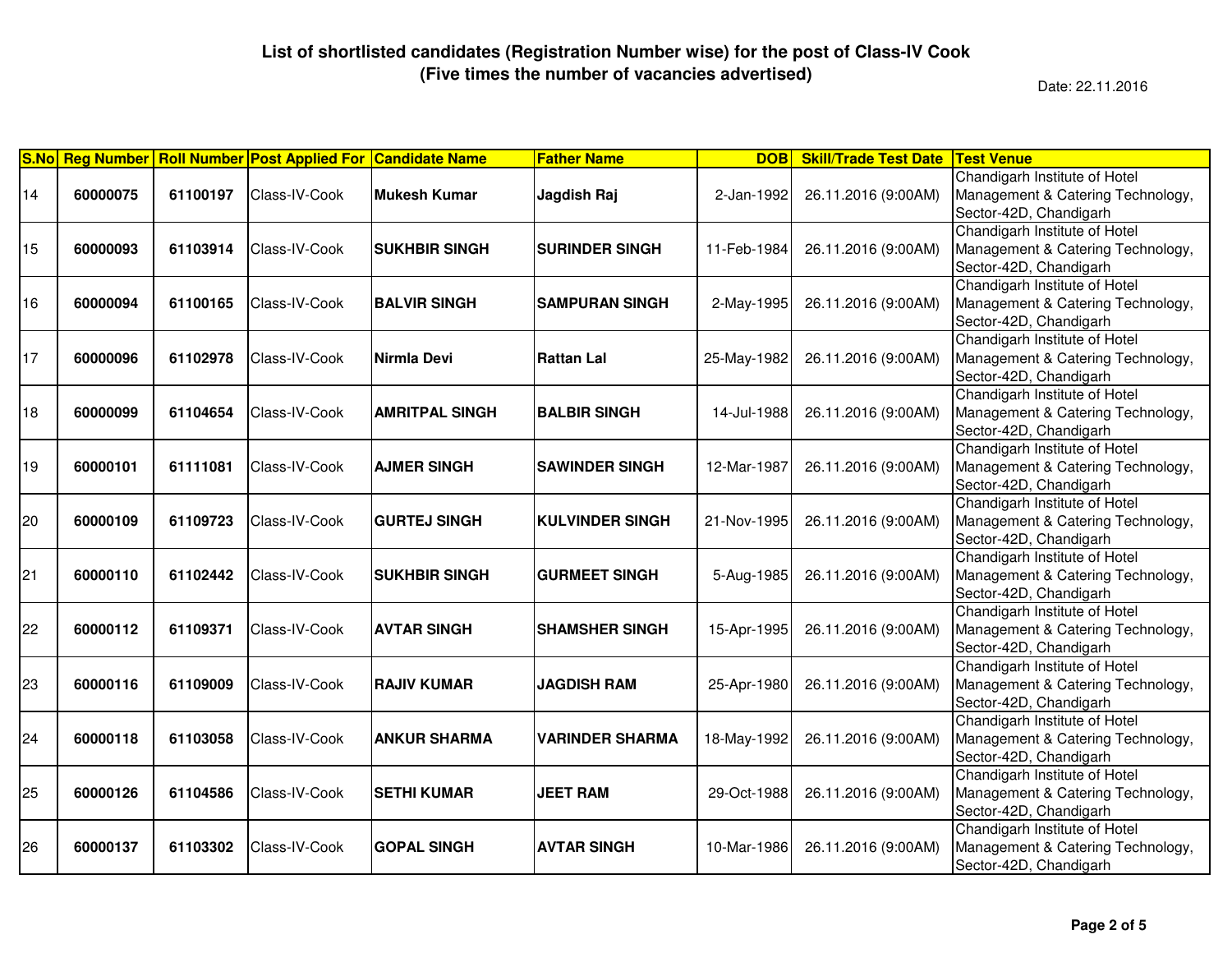|    |          |          | S.No Reg Number Roll Number Post Applied For Candidate Name |                        | <b>Father Name</b>     | <b>DOB</b>  | <b>Skill/Trade Test Date</b> | <b>Test Venue</b>                                                                            |
|----|----------|----------|-------------------------------------------------------------|------------------------|------------------------|-------------|------------------------------|----------------------------------------------------------------------------------------------|
| 27 | 60000141 | 61110845 | Class-IV-Cook                                               | <b>CHANN BAHADUR</b>   | <b>RAM BAHADUR</b>     | 10-Feb-1982 | 26.11.2016 (9:00AM)          | Chandigarh Institute of Hotel<br>Management & Catering Technology,<br>Sector-42D, Chandigarh |
| 28 | 60000151 | 61100218 | Class-IV-Cook                                               | <b>AVTAR SINGH</b>     | <b>MALKIT SINGH</b>    | 2-Jul-1992  | 26.11.2016 (9:00AM)          | Chandigarh Institute of Hotel<br>Management & Catering Technology,<br>Sector-42D, Chandigarh |
| 29 | 60000159 | 61111197 | Class-IV-Cook                                               | <b>CHETAN KUMAR</b>    | <b>RAMESH LAL</b>      | 13-Nov-1989 | 26.11.2016 (9:00AM)          | Chandigarh Institute of Hotel<br>Management & Catering Technology,<br>Sector-42D, Chandigarh |
| 30 | 60000161 | 61101929 | Class-IV-Cook                                               | <b>JASWINDER SINGH</b> | <b>HARBHAJAN SINGH</b> | 11-Mar-1993 | 26.11.2016 (9:00AM)          | Chandigarh Institute of Hotel<br>Management & Catering Technology,<br>Sector-42D, Chandigarh |
| 31 | 60000163 | 61103437 | Class-IV-Cook                                               | <b>SUNIL KUMAR</b>     | <b>MOHINDER PAL</b>    | 20-Jun-1984 | 26.11.2016 (9:00AM)          | Chandigarh Institute of Hotel<br>Management & Catering Technology,<br>Sector-42D, Chandigarh |
| 32 | 60000168 | 61103758 | Class-IV-Cook                                               | <b>MANOJ KUMAR</b>     | <b>LAL BAHADUR</b>     | 27-Feb-1981 | 26.11.2016 (9:00AM)          | Chandigarh Institute of Hotel<br>Management & Catering Technology,<br>Sector-42D, Chandigarh |
| 33 | 60000171 | 61108469 | Class-IV-Cook                                               | <b>RAJ KUMAR</b>       | <b>BASU DEV KAMAT</b>  | 22-Oct-1994 | 26.11.2016 (9:00AM)          | Chandigarh Institute of Hotel<br>Management & Catering Technology,<br>Sector-42D, Chandigarh |
| 34 | 60000177 | 61102385 | Class-IV-Cook                                               | <b>RAMANJIT</b>        | <b>HARMESH LAL</b>     | 17-May-1991 | 26.11.2016 (9:00AM)          | Chandigarh Institute of Hotel<br>Management & Catering Technology,<br>Sector-42D, Chandigarh |
| 35 | 60000186 | 61110388 | Class-IV-Cook                                               | <b>PARTAP SINGH</b>    | <b>BALDEV SINGH</b>    | 9-Jan-1989  | 26.11.2016 (9:00AM)          | Chandigarh Institute of Hotel<br>Management & Catering Technology,<br>Sector-42D, Chandigarh |
| 36 | 60000198 | 61110627 | Class-IV-Cook                                               | <b>SURJEET SINGH</b>   | <b>SONA SINGH</b>      | 26-Feb-1993 | 26.11.2016 (9:00AM)          | Chandigarh Institute of Hotel<br>Management & Catering Technology,<br>Sector-42D, Chandigarh |
| 37 | 60000200 | 61108042 | Class-IV-Cook                                               | <b>PALWINDER SINGH</b> | <b>RANJEET SINGH</b>   | 17-Jul-1981 | 26.11.2016 (9:00AM)          | Chandigarh Institute of Hotel<br>Management & Catering Technology,<br>Sector-42D, Chandigarh |
| 38 | 60000208 | 61100067 | Class-IV-Cook                                               | <b>PARVEEN KUMAR</b>   | <b>PARTAP CHAND</b>    | 22-Sep-1988 | 26.11.2016 (9:00AM)          | Chandigarh Institute of Hotel<br>Management & Catering Technology,<br>Sector-42D, Chandigarh |
| 39 | 60000209 | 61109974 | Class-IV-Cook                                               | <b>GURDEV SINGH</b>    | <b>AMAR SINGH</b>      | 20-Nov-1986 | 26.11.2016 (9:00AM)          | Chandigarh Institute of Hotel<br>Management & Catering Technology,<br>Sector-42D, Chandigarh |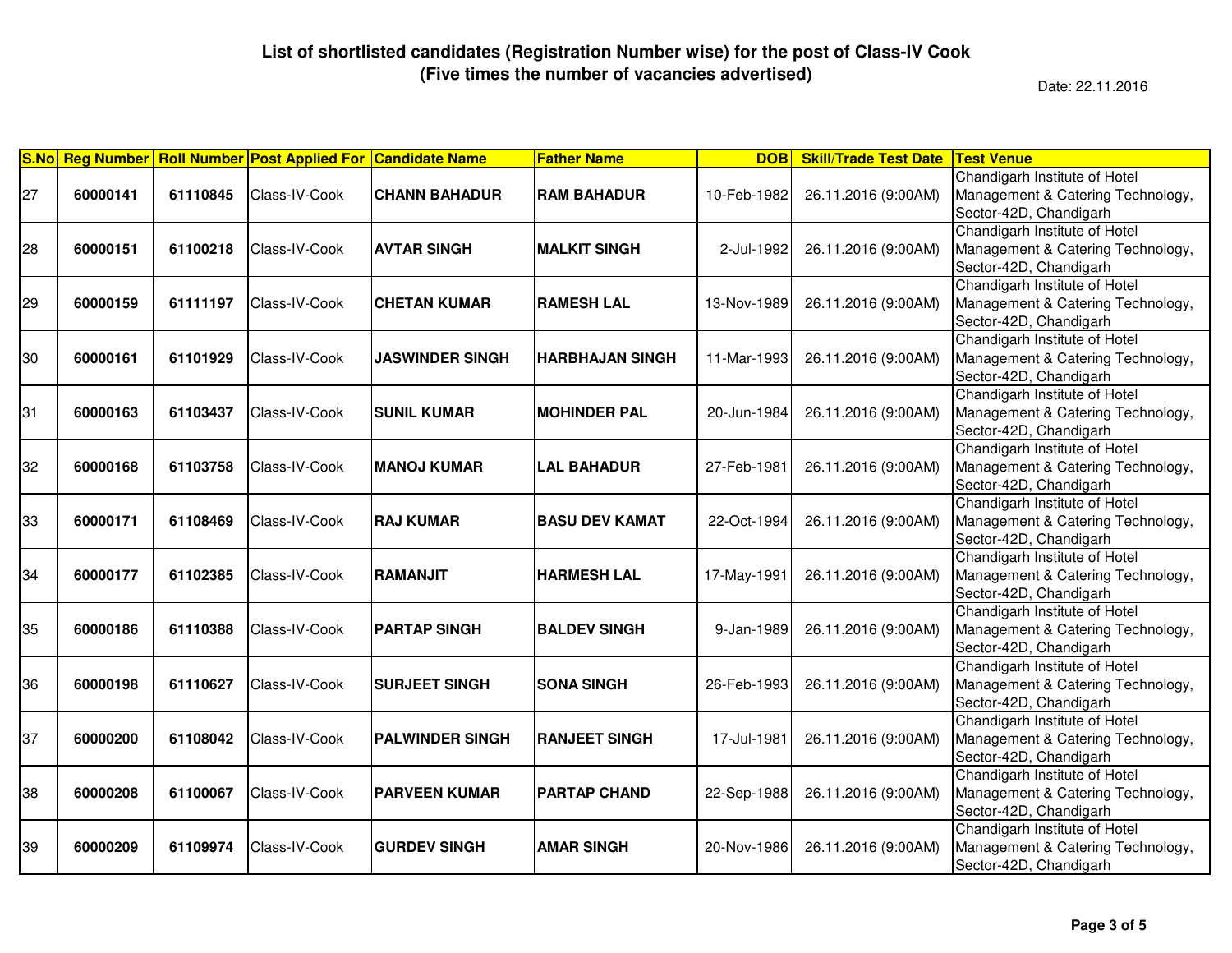| <b>S.No</b> |          |          | Reg Number   Roll Number   Post Applied For   Candidate Name |                                     | <b>Father Name</b>                  | <b>DOB</b>  | <b>Skill/Trade Test Date</b> | <b>Test Venue</b>                                                                            |
|-------------|----------|----------|--------------------------------------------------------------|-------------------------------------|-------------------------------------|-------------|------------------------------|----------------------------------------------------------------------------------------------|
| 40          | 60000212 | 61106414 | Class-IV-Cook                                                | <b>AMANDEEP</b>                     | <b>PREM CHAND</b>                   | 28-Jul-1989 | 26.11.2016 (9:00AM)          | Chandigarh Institute of Hotel<br>Management & Catering Technology,<br>Sector-42D, Chandigarh |
| 41          | 60000213 | 61100271 | Class-IV-Cook                                                | <b>HARPREET SINGH</b>               | <b>MOHAN SINGH</b>                  | 1-Feb-1980  | 26.11.2016 (9:00AM)          | Chandigarh Institute of Hotel<br>Management & Catering Technology,<br>Sector-42D, Chandigarh |
| 42          | 60000215 | 61110468 | Class-IV-Cook                                                | <b>SUKHWINDER SINGH</b>             | IMALKIAT SINGH                      | 26-Apr-1985 | 26.11.2016 (9:00AM)          | Chandigarh Institute of Hotel<br>Management & Catering Technology,<br>Sector-42D, Chandigarh |
| 43          | 60000217 | 61104474 | Class-IV-Cook                                                | <b>KULJEET SINGH</b>                | <b>SUKHDEV SINGH</b>                | 2-Oct-1988  | 26.11.2016 (9:00AM)          | Chandigarh Institute of Hotel<br>Management & Catering Technology,<br>Sector-42D, Chandigarh |
| 44          | 60000220 | 61103589 | Class-IV-Cook                                                | <b>GURBAJ SINGH</b>                 | <b>MAHINDER SINGH</b>               | 4-Feb-1975  | 26.11.2016 (9:00AM)          | Chandigarh Institute of Hotel<br>Management & Catering Technology,<br>Sector-42D, Chandigarh |
| 45          | 60000225 | 61109350 | Class-IV-Cook                                                | <b>JEET BAHADUR</b><br><b>THAPA</b> | <b>KHAGI RAM THAPA</b>              | 6-Jun-1993  | 26.11.2016 (9:00AM)          | Chandigarh Institute of Hotel<br>Management & Catering Technology,<br>Sector-42D, Chandigarh |
| 46          | 60000235 | 61102362 | Class-IV-Cook                                                | <b>MANINDER SINGH</b>               | <b>RANJIT SINGH</b>                 | 13-Apr-1986 | 26.11.2016 (9:00AM)          | Chandigarh Institute of Hotel<br>Management & Catering Technology,<br>Sector-42D, Chandigarh |
| 47          | 60000241 | 61104738 | Class-IV-Cook                                                | <b>PRITPAL SINGH</b>                | <b>RAVINDER SINGH</b>               | 1-Sep-1995  | 26.11.2016 (9:00AM)          | Chandigarh Institute of Hotel<br>Management & Catering Technology,<br>Sector-42D, Chandigarh |
| 48          | 60000254 | 61110889 | Class-IV-Cook                                                | <b>PREETI</b>                       | <b>SANTOKH SINGH</b>                | 20-Oct-1988 | 26.11.2016 (9:00AM)          | Chandigarh Institute of Hotel<br>Management & Catering Technology,<br>Sector-42D, Chandigarh |
| 49          | 60000260 | 61106291 | Class-IV-Cook                                                | <b>PARAMDEEP SINGH</b>              | <b>LEELA SINGH</b>                  | 6-Nov-1993  | 26.11.2016 (9:00AM)          | Chandigarh Institute of Hotel<br>Management & Catering Technology,<br>Sector-42D, Chandigarh |
| 50          | 60000264 | 61100313 | Class-IV-Cook                                                | <b>RAJINDER SINGH</b>               | <b>HARJIT SINGH</b>                 | 14-Feb-1980 | 26.11.2016 (9:00AM)          | Chandigarh Institute of Hotel<br>Management & Catering Technology,<br>Sector-42D, Chandigarh |
| 51          | 60000266 | 61107836 | Class-IV-Cook                                                | <b>DEEPAK GARG</b>                  | <b>RAM AVTAR</b>                    | 25-Jan-1996 | 26.11.2016 (9:00AM)          | Chandigarh Institute of Hotel<br>Management & Catering Technology,<br>Sector-42D, Chandigarh |
| 52          | 60000267 | 61100994 | Class-IV-Cook                                                | <b>AJAY NANDA</b>                   | <b>DINESH KUMAR</b><br><b>NANDA</b> | 5-Jul-1994  | 26.11.2016 (9:00AM)          | Chandigarh Institute of Hotel<br>Management & Catering Technology,<br>Sector-42D, Chandigarh |